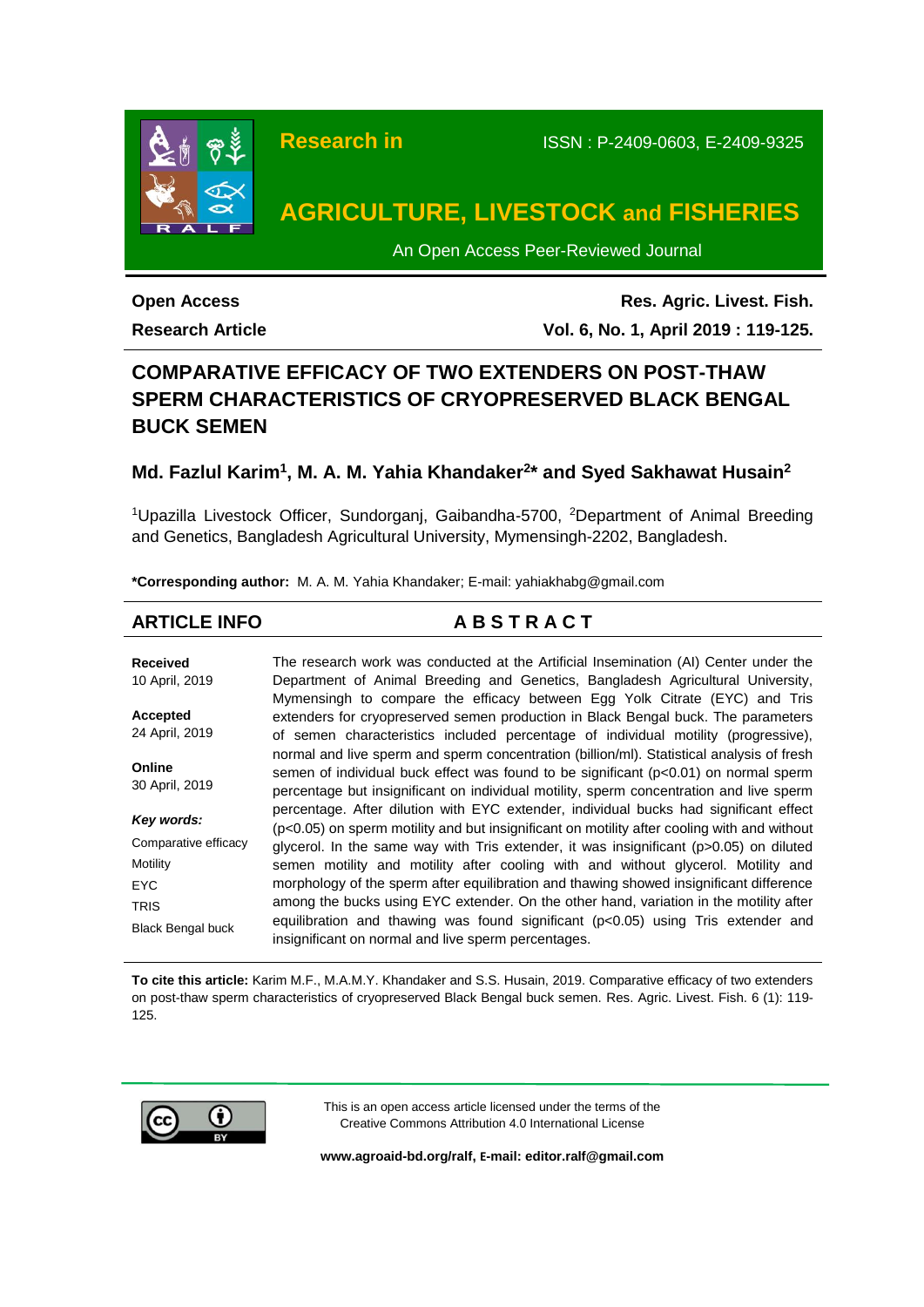## **INTRODUCTION**

Artificial Insemination (AI) is the choice of tool to disseminate superior genes from individuals free from specific diseases and thereby improving the production of offspring. An additional important benefit of AI is the opportunity of breeding them outside their natural breeding seasons (Petersons 2007). AI in goats has increased interest because only few bucks of good genetic merits are available for breeding (Herman *et al*., 1995). Globally more than 100 million AIs in cattle, 40 million in pigs, 3.3 million in sheep and 0.5 million in goats are performed annually (Donovan and Hanrahan, 1999). The widespread use of AI has allowed accurate genetic evaluation and rapid dissemination of genetic merit on a national and international basis to bring benefit to both breeders and consumers. Artificial insemination can be used to improve goat production through adoption of selective breeding. Various factors like breeding soundness of male, semen quality, sexual health of female, accuracy, and efficiency of estrous detection, method of semen preservation and storage, skill of AI technician, suitable extender used etc. play an important role in an AI program. For the better propagation of goat, there should have good breeding buck. But unfortunately, there is severe shortfall of stud bucks all over the country, especially in the rural areas, where more than 80% goats are being reared by the farmers. It is evident that about 30% heated does remain without service due to lack of mature breeding bucks available in the locality. In most situations, bucks are being kept by only the few traditional people and they are often genetically poor with unknown pedigree. Same buck has been used generation after generation which has created greater chance of increasing inbreeding depression and hence lowering reproductive performances along with disseminating of various venereal and infectious diseases (Husain, 2007). Selective breeding is necessary for genetic improvement of goat and this requires controlled artificial insemination with known genetic merit.

Farmers castrate almost all the male kids at an earlier age for economic and social reasons in Bangladesh. Consequently, availability of breeding bucks became squeezed. Therefore, there remains no chance for judging breeding soundness and fertility of the buck (Husain, 2007). Now it is well established that the selection of good quality bucks and their widespread use could improve the overall production potential of goats (Husain, 2007). The best quality bucks could only be exploited rapidly through AI. Provision of AI with selected buck semen could be an easiest source of spreading desirable germplasm with short span of time as well as save the traditional breeds from extinction or severe erosion of genetic biodiversity. Artificial Insemination (AI) is the most powerful tool for livestock improvement ever available to the breeder (Robert and Foote, 1989). Increased milk, meat and skin production could be achieved by the development of AI (Robert and Foote, 1989). For future breeding purpose, the chilling semen could not be used. This has reduced or arrested metabolism of spermatozoa and thereby prolonged their fertile life**.** At present, buck scarcity is a common problem for breeding Black Bengal does in rural areas. Besides, due to socio-economic reason bucks are not normally reared in our country. Only some traditional people used to keep bucks for natural mating and some bucks are being used for generation after generation which increases inbreeding problem. As a result, our Black Bengal goat is a losing concern from breeding and reproductive point of view. AI is a breeding vehicle which is possible through frozen semen production.

To conduct it, selection of suitable extender is essential. Furthermore, little research has been conducted on this topic in Bangladesh. Considering this real scenario, this research has been taken to select suitable and economic extender for frozen semen production. Therefore, the development of suitable extender for preserving buck semen is essential for adoption of AI in goat. An extender should not only increase the volume of semen but also be capable of prolonging the life span of spermatozoa without compromising with the fertilizing capacity. It is also stable, economic and easy to prepare. A number of diluents are used for buck semen preservation. Amiri (1997) found that Tris-Fructose-Egg-Yolk (TFEY) and Glucose-Citrate-Egg-Yolk (GCEY) are better diluents than skim milk. Type of extender used determines the success of cryopreservation. Therefore, it seems rationale to test the efficacy of different extender in the preservation of buck semen.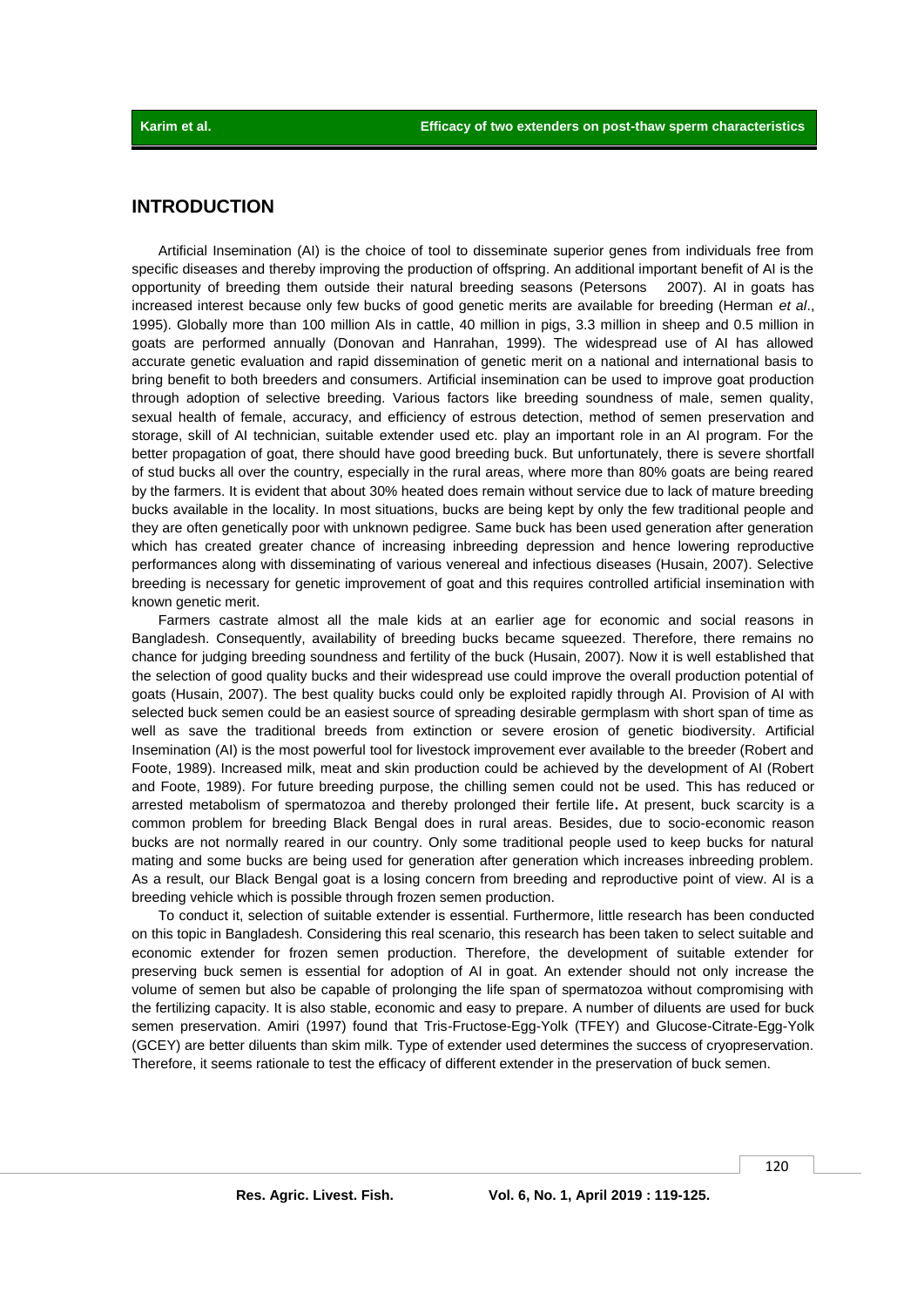## **MATERIALS AND METHODS**

#### **Selection of breeding bucks and management**

The study was conducted at the Artificial Insemination (AI) Center under the Department of Animal Breeding and Genetics, Bangladesh Agricultural University, Mymensingh. A total of six adult Black Bengal bucks were selected from Nucleus breeding flock (NBF) based on body weight, libido, reaction time, scrotal circumference (SC), volume and also their ability to produce semen having greater than 80% morphologically normal spermatozoa with satisfactory motility, live spermatozoa and concentration. The age, body weight and scrotal circumference (SC) of bucks were 15 to 28 months, 19.0 to 25.0 kg and 17.0 to 22.0 cm respectively. The bucks were reared in individual pen (4×2.5 sq.ft) and they were fed with Napier, Ipil-Ipil and/or German grass twice daily as per requirement. The feed was supplemented with commercial concentrate in pellet form (crude protein content: 120g kg<sup>-1</sup> (DM) and energy content: 10.4 MJ ME kg<sup>-1</sup> (DM) in the morning and again in the afternoon at the rate of 100 g buck<sup>-1</sup>. They were allowed for grazing and exercise for 1 to 2 hours daily. Clean and safe water was also made available at all the time. The breeding bucks were also supplied with germinated gram (20g buck<sup>-1</sup> day<sup>-1</sup>).

#### **Preparation of extender**

Egg yolk-citrate extender was used for the extension of semen. Before use, the egg yolk-citrate extender was prepared according to Herman and Madden (1963). A stock solution for tris-glucose egg yolk diluents was prepared by dissolving tris-glucose and citrate in 85 ml distilled water.

#### **Semen collection and evaluation**

Collection of semen was done with artificial vagina maintaining optimum temperature about 41-43°C. After complete mounting over the teaser male (with seeking movement of the penis), the artificial vagina was touched with the glans penis. Semen was collected twice a week within 8.30 AM from each buck after cleaning the prepuce with antiseptic solution (Savlon). The individual ejaculate was evaluated immediately after collection using the method described by Herman and Madden (1963). One part of the splitted semen sample was diluted with egg yolk-citrate and another part with Tris diluter in a way so that 100 million motile spermatozoa per insemination dose were prevailed. Then the diluted semen was evaluated for motility (%), normal and abnormal sperm count (%), live and dead spermatozoa.

#### **Statistical analysis**

The data generated from this experiment were entered in Microsoft Excel worksheet, organized and processed for further analysis. Analysis was performed with the help of Statistical Analysis System Computer Package (SAS, 1998, version 6.03. SAS Institute Inc. Cary NC, 25-109 USA).

# **RESULTS AND DISCUSSION**

The semen characteristics for diluted semen of the experimental bucks are presented in Table 1

| Diluted semen motility (%)<br>(Mean $\pm$ SD) (n = 30) | Motility after cooling (%) |                  |  |
|--------------------------------------------------------|----------------------------|------------------|--|
|                                                        | <b>Without glycerol</b>    | With glycerol    |  |
| 70.00±0.00 <sup>b</sup>                                | $67.00 \pm 2.00$           | $63.75 \pm 7.75$ |  |
| $72.50 \pm 2.45$ <sup>ab</sup>                         | $70.20 \pm 2.10$           | 70.00±3.10       |  |
| 72.00±2.00 <sup>b</sup>                                | $67.10 \pm 0.56$           | $68.75 \pm 2.00$ |  |
| $75.00 \pm 0.00$ <sup>a</sup>                          | 71.10±0.35                 | 70.75±2.00       |  |
| $73.75 \pm 2.45$ <sup>a</sup>                          | $70.20 \pm 2.13$           | 70.70±3.16       |  |
| $72.50 \pm 2.45$ <sup>ab</sup>                         | 70.00±2.00                 | 70.00±3.16       |  |
|                                                        |                            |                  |  |

**Table 1.** Evaluation of semen diluted with EYC diluter

Means with different superscripts within the same column differ significantly ( $p<0.05$ );  $SD = Standard deviation$ ; n = Number of observations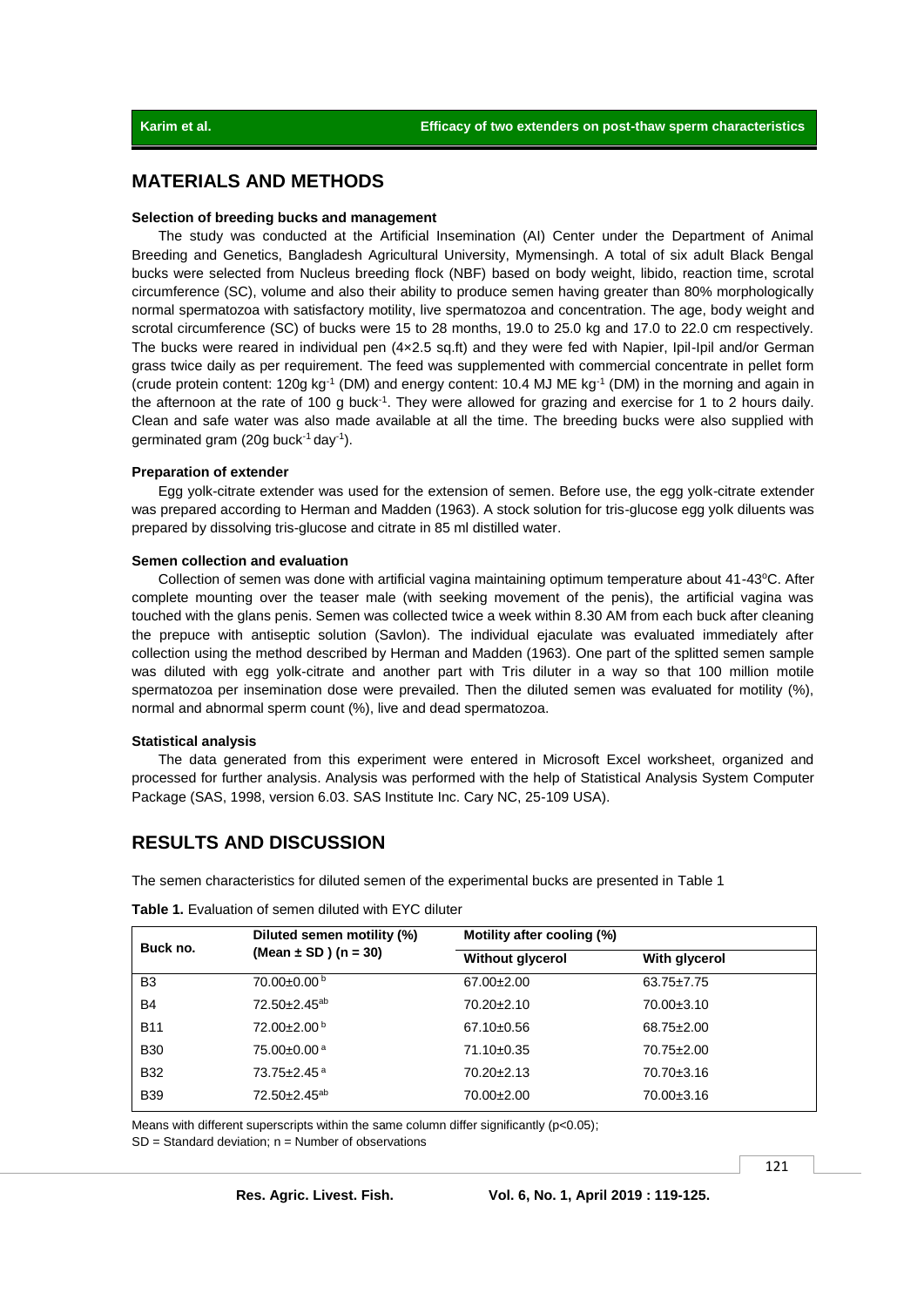### **Evaluation of semen diluted with EYC extender before freezing (magnification 100x)**

After evaluation of fresh semen, one part of the splitted semen sample was diluted with the EYC diluter. Sodium citrate can disperse the fat globules in the egg yolk and make observation of individual sperm possible on microscopic examinations (Herman et al*.,* 1994). With regard to the diluted semen, individual bucks showed significant difference (p<0.01) on volume and normal spermatozoa percentage and significant (p<0.05) difference was found on diluted semen motility with EYC extender. Table-2 shows that the highest percentage of diluted semen motility was observed in buck B30 (75.00±0.00) and the lowest in buck B3 (70.00±0.00) with EYC diluter. On the other hand, the highest motility percentage without glycerol was reported in buck B30 (71.10±0.35) and the lowest in buck B3 (67.00±2.00). Similarly, the highest motility percentage with glycerol was obtained in buck B30 (70.75±2.00) and the lowest in buck B3 (63.75±7.75). This result is in agreement with the studies of pervious works (Das et al*.,* 2006, Afroz, 2005 and Banu et al*.,* 1988).

#### **Evaluation of semen diluted with Tris extender before freezing (magnification 100x)**

Present study showed that the highest diluted semen motility percentages was in buck B30 (75.75±2.20) whereas the lowest was in buck B3 (73.50±.1.25).

| Buck no.       | Diluted semen motility | <b>Motility after cooling</b> |                   |  |
|----------------|------------------------|-------------------------------|-------------------|--|
|                | (%)(n=30)              | Without glycerol (%)          | With glycerol (%) |  |
| B <sub>3</sub> | 73.50±.1.25            | $69.80 \pm 2.00$              | $67.70 \pm 2.20$  |  |
| <b>B4</b>      | 74.00±1.50             | 71.00±1.90                    | $70.00 \pm 3.15$  |  |
| <b>B11</b>     | 74.25±2.00             | 72.00±1.80                    | 70.50±2.20        |  |
| <b>B30</b>     | 75.75±2.20             | 74.00±2.20                    | $72.25 \pm 2.20$  |  |
| <b>B32</b>     | 73.80±2.20             | 72.50±2.00                    | $70.50 \pm 2.00$  |  |
| <b>B39</b>     | 74.50±2.20             | 72.00±2.20                    | $70.00 \pm 3.15$  |  |

**Table 2.** Evaluation of semen diluted with Tris diluter

SD = Standard Deviation; n = Number of observations

And the motility percentage without glycerol was the highest in buck B30 (74.00±2.20) and the lowest was in buck B3 (69.80±2.00).Whereas the motility percentages with glycerolated portion was the highest in buck B30 (72.25±2.20) and the lowest was in buck B3 (67.70±2.20) (Table 2). This study indicates that it is almost similar to Singh et al., (1996) and Afroz (2005).

#### **Evaluation of frozen semen (magnification 400x)**

Means along with standard deviation (SD) of semen motility diluted with Tris and EYC extender, motility after freezing, motility after thawing and live and normal sperm percentages are furnished in Table-3.

### **Semen motility diluted with EYC and Tris extender**

Different experiments in this regard were performed and obtained better sperm viability with this extender (Dutta et al., 1996, Singh et al*.,* 1996 Afroz, 2005 and Janett et al*.*, 2005).

#### **Motility after equilibration**

The analysis of variance showed that the sperm motility after equilibration with EYC did not differ significantly among the bucks (p>0.05) (Table 3). This is in agreement with the findings of other investigators (Singh et al.1996; Dutta et al*.,* 1996, Biswas, 2001; Arriola and Foote, 1987 and Ahmad and Foote, 1985). The analysis of variance showed that the sperm motility after equilibration with Tris differ significantly (p<0.05) among the bucks (Table-4). The difference could be due to the difference in the type of extender, percentage of egg yolk, glycerol, equilibration time and thawing.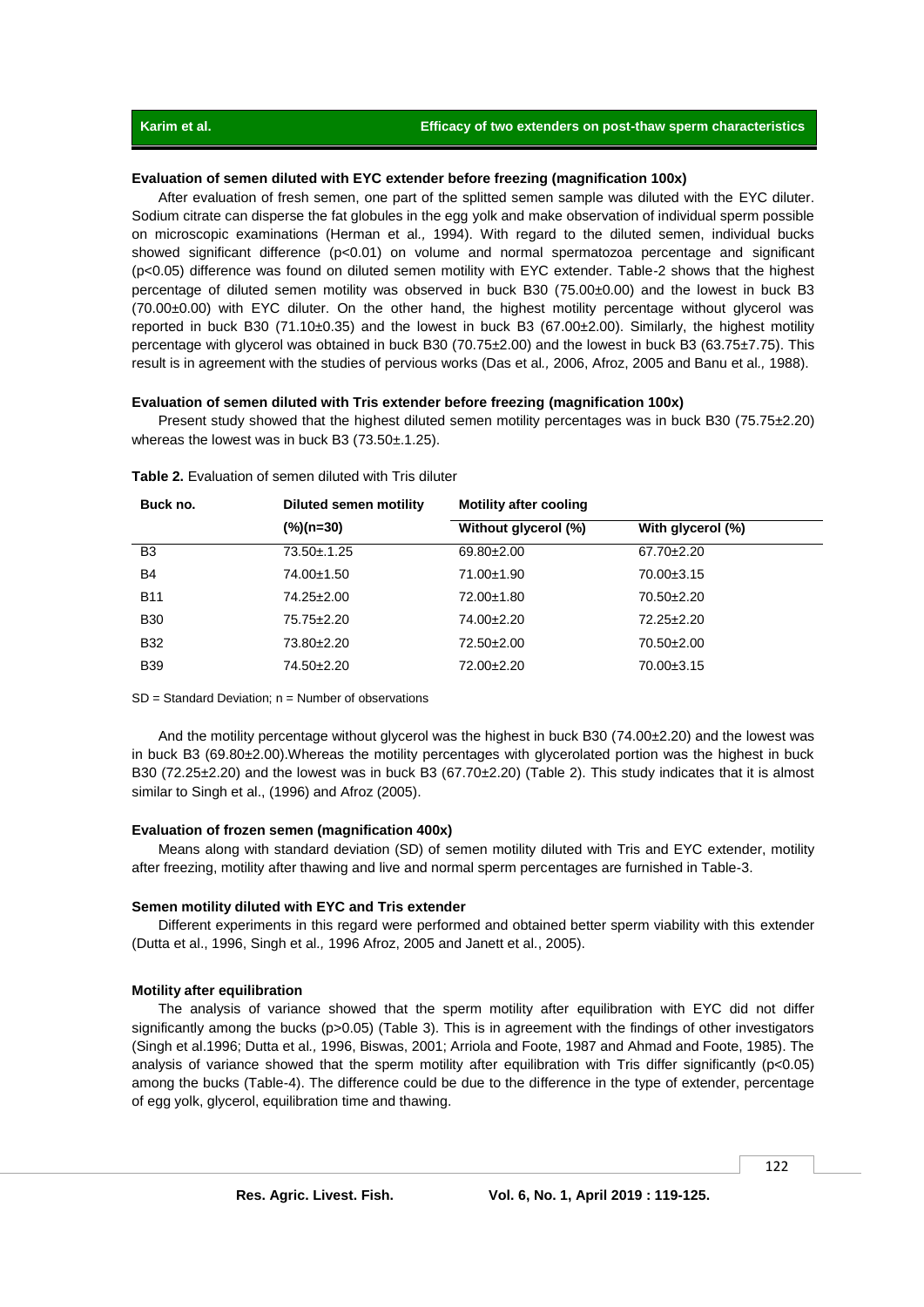|                |                | <b>Motility after</b>         | <b>Motility after</b>         | <b>Morphology</b> |                  |
|----------------|----------------|-------------------------------|-------------------------------|-------------------|------------------|
| <b>Diluter</b> | Buck no.       | equilibration (%)             | thawing $(%)$                 | Live sperm (%)    | Normal sperm (%) |
|                |                | (mean $\pm$ SD) (n=30)        |                               |                   |                  |
| <b>EYC</b>     | B <sub>3</sub> | $57.50 \pm 8.00$              | $37.50 \pm 4.90$              | $29.65 \pm 2.49$  | 75.89±2.59       |
|                | B <sub>4</sub> | $66.25 \pm 2.45$              | $43.75 \pm 3.74$              | $35.41 \pm 8.66$  | 77.07±2.27       |
|                | <b>B11</b>     | $63.75 \pm 2.00$              | $42.50 \pm 5.83$              | $33.33 \pm 10.98$ | 78.53±1.45       |
|                | <b>B30</b>     | $67.50 \pm 2.45$              | $50.00 \pm 5.49$              | $41.75 \pm 4.33$  | 82.96±2.20       |
|                | <b>B32</b>     | $67.40 \pm 2.45$              | $47.50 \pm 5.10$              | $41.75 \pm 3.40$  | 79.48±0.92       |
|                | <b>B39</b>     | $66.25 \pm 3.16$              | $46.25 \pm 2.45$              | $31.50 \pm 2.44$  | 76.70±3.87       |
| <b>TRIS</b>    | B <sub>3</sub> | 66.50 $\pm$ 2.00 $^{a}$       | 48.75 $\pm$ 5.48 <sup>b</sup> | $40.19 \pm 2.46$  | 74.65±2.68       |
|                | B <sub>4</sub> | 68.75 $\pm$ 2.00 $^{a}$       | $57.50 \pm 2.45^{\circ}$      | $42.52 \pm 3.10$  | $75.22 \pm 2.33$ |
|                | <b>B11</b>     | 69.00 $\pm$ 0.00 $^{a}$       | 56.25 $\pm$ 2.45 $a$          | $41.11 \pm 2.13$  | $77.53 \pm 2.51$ |
|                | <b>B30</b>     | $70.50 \pm 3.74$ <sup>b</sup> | $56.25 \pm 2.00$ <sup>a</sup> | $48.00 \pm 6.27$  | $84.32 \pm 1.43$ |
|                | <b>B32</b>     | 70.00 $\pm$ 0.00 $^{\rm a}$   | $57.50 \pm 0.46^a$            | $42.44 \pm 3.84$  | 82.06±0.85       |
|                | <b>B39</b>     | 69.00 $\pm$ 0.00 <sup>a</sup> | 57.50 $\pm$ 2.45 $a$          | $42.12 \pm 6.59$  | 77.56±.18        |

**Table 3.** Comparative Evaluation of Frozen semen (using Tris and EYC extender)

Means with different superscripts within the same column differ significantly ( $p < 0.05$ ) SD= Standard Deviation; n = Number of observations

#### **Motility after thawing**

The analysis of variance revealed that the differences of sperm motility after thawing with EYC among the bucks were found insignificant (p>0.05) (Table-4) whereas it was found to be significant (p<0.05) with Tris diluter. This observation agrees with the result of Singh et al., (1996); Dutta et al*.,* (1996) who found 58.33±1.67 to 60.00±2.89% sperm motility after thawing.

#### **Live sperm percentage (%)**

In this study, in case of Tris extender, the highest and lowest live sperm percentages was in buck 30 (48.00±6.27) and B3 (40.19±2.46%) respectively and in EYC it was as 41.75±3.40 and 29.65±2.49% in buck B30 and B3 respectively. This result agrees with Singh et al., (1996); Dutta et al*.,* (1996).

#### **Normal sperm percentages**

This study showed that the highest and lowest normal sperm percentage using Tris extender was 84.32±1.43 and 74.65±2.68% in buck B30 and B3 orderly whereas in case of egg yolk citrate extender it was 82.96±2.20 and 75.40±0.92 % in buck B30 and B3 respectively. This supports the finding of Singh et al., 1996; Dutta et al*.,* 1996.

| <b>Parameters</b>            | <b>Extender</b>  | Level of significance |         |
|------------------------------|------------------|-----------------------|---------|
|                              | <b>EYC</b>       | Tris                  |         |
| Motility after equilibration | $64.78 \pm 3.81$ | $68.96 \pm 1.38$      | $\star$ |
| Motility after thawing       | $44.58 \pm 4.38$ | $55.63 \pm 3.42$      | $**$    |
| Live sperm $(\%)$            | $35.57 \pm 5.16$ | $42.73 \pm 2.73$      | $\star$ |
| Normal sperm (%)             | $78.44 \pm 2.57$ | $78.56 \pm 3.85$      | NS.     |

**Table 4.** The comparison of semen attributes between EYC and Tris for frozen semen production

 $P^{**}$  < 0.01,  $P^*$  < 0.05, NS = Non-significant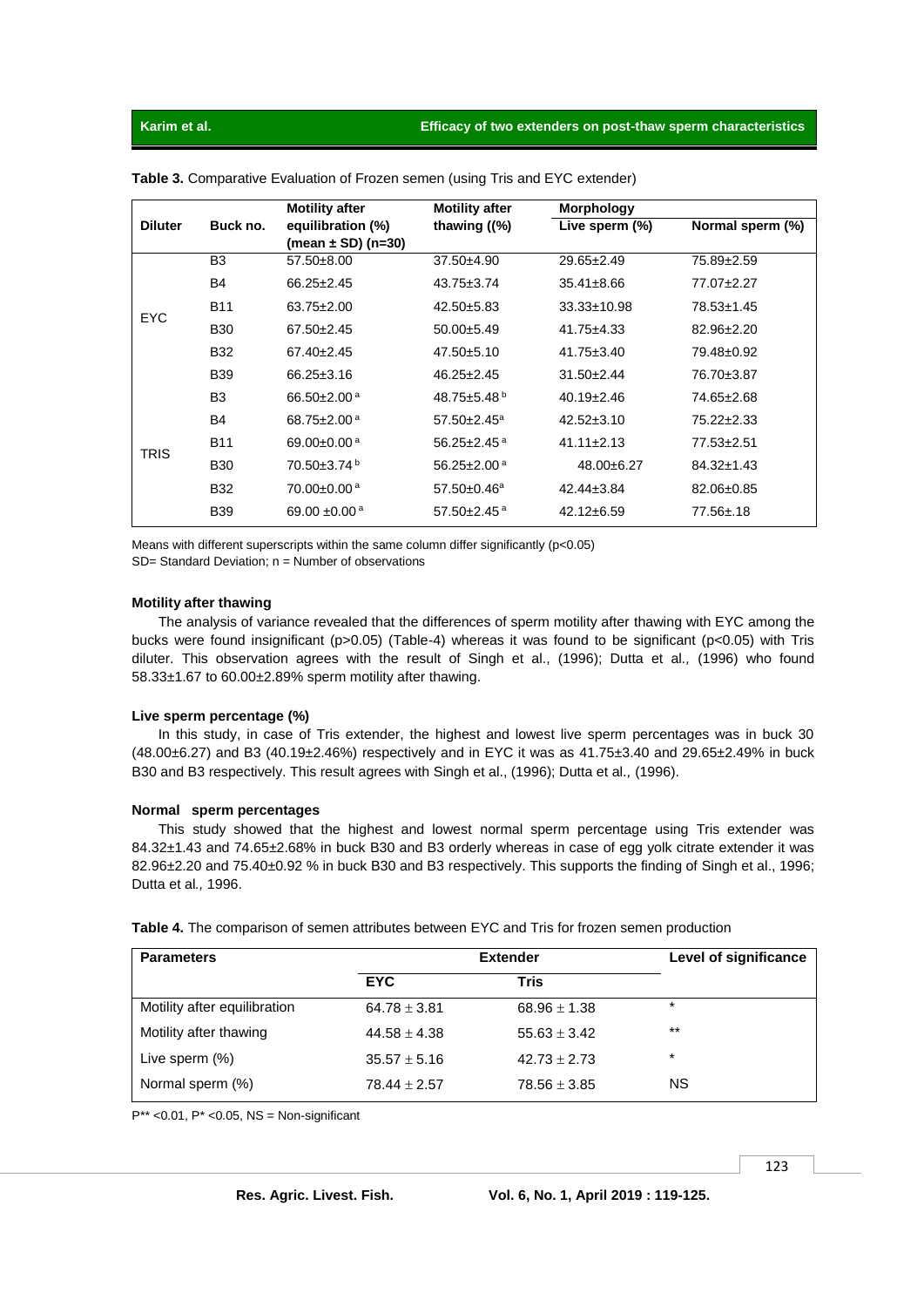The results revealed from statistical analysis that the motility after equilibration and live sperm percentages differed significantly (p<0.05) when EYC and Tris extender were considered for frozen semen production (Table 4). There was also significant variation (p<0.01) between EYC and Tris on motility after thawing. No significant variation was found on normal sperm percentages.

# **CONCLUSION**

In case of diluted semen with EYC extender, individual bucks had significant effect (p<0.05) on diluted semen motility and but insignificant on motility after cooling with and without glycerol. On the other hand, it was insignificant (p>0.05) on diluted semen motility and motility after cooling with and without glycerol with Tris extender. It revealed from statistical analysis that the motility after equilibration and live sperm percentages differed significantly (p<0.05) when EYC and Tris diluter were considered for frozen semen production. There was also significant variation (p<0.01) between EYC and Tris on motility after thawing. No significant variation was found on normal sperm percentages. Significant variations of semen parameters were observed between extender to extender and buck to buck. No significant variation was found on normal sperm percentages. The efficacy of tris extender is better than that of EYC extender taken into considerations all semen attributes though further study is to be needed for more economic confirmations.

# **ACKNOWLEDGEMENTS**

Major funding for this research has been provided through a grant from the United States Departments of Agriculture (USDA), foreign agriculture service and the logistic support received from the Department of Animal Breeding and Genetics, Bangladesh Agricultural University are gratefully acknowledged.

## **REFERENCE**

- 1. Afroz S, 2005. Cryopreservation of buck semen. MS thesis, Department of Animal Breeding and Genetics, Bangladesh Agricultural University, Mymensingh.
- 2. Ahmad K and Foote RH, 1986. Post-thaw survival and fertility of frozen bull spematozoa with antibiotics and detergent. Journal of Dairy Science, 69: 535-541.
- 3. Al-Hakim MK, Ali SBA and Singh BP, 1984. Study on semen characteristics of Karadi (Kurdi) bulls. Indian Journal of Animal Health, 23: 163-169.
- 4. Amiri Y, 1997. Effects of collection frequency, ejaculate number and diluents on the survival and morphology of buck spermatozoa. MS thesis, Department of Surgery and Obstetrics, Faculty of Veterinary Science, Bangladesh Agricultural University, Mymensingh.
- 5. [Arriola J](http://www.ncbi.nlm.nih.gov/sites/entrez?Db=pubmed&Cmd=Search&Term=%22Arriola%20J%22%5BAuthor%5D&itool=EntrezSystem2.PEntrez.Pubmed.Pubmed_ResultsPanel.Pubmed_RVAbstractPlus) and [Foote RH,](http://www.ncbi.nlm.nih.gov/sites/entrez?Db=pubmed&Cmd=Search&Term=%22Foote%20RH%22%5BAuthor%5D&itool=EntrezSystem2.PEntrez.Pubmed.Pubmed_ResultsPanel.Pubmed_RVAbstractPlus) 1987. Glycerolation and thawing effects on bull spermatozoa froze in detergent-treated egg yolk and whole egg extenders. Journal of Dairy Science, 70: 1664-70.
- 6. Auvijit SA, 2007. Frozen and liquid semen production and assessment of conception rate in Black Bengal goat.MS Thesis. Department of Animal Breeding and Genetics. Bangladesh Agricultural University, Mymensingh.
- 7. Banu LA, Husain SS and Amin R, 1988. The effect of goat milk as buck semen diluter compared with egg yolk citrate and powdered milk. Bangladesh Journal of Animal Science, 17: 7-15.
- 8. Biswas D, 2001. Effects of glycerol percentages on the motility of frozen-thawed buck (*Capra hircus*) spermatozoa. MS thesis, Department of Surgery and Obstetrics, Faculty of Veterinary Science, Bangladesh Agricultural University, Mymensingh.
- 9. Das SK, Husain SS, Amin MR, Munim T, Hoque MA, and Khandoker MAMY, 2006. Growth performance of progeny using selected Black Bengal bucks Bangladesh Journal of Animal Science, 35: 27-35.
- 10. Donovan A and Hanrahan JP, 1999. Artificial insemination of sheep-current status and possible developments. Journal of Irish Grassland and Animal Production Association, 33: 99-106.